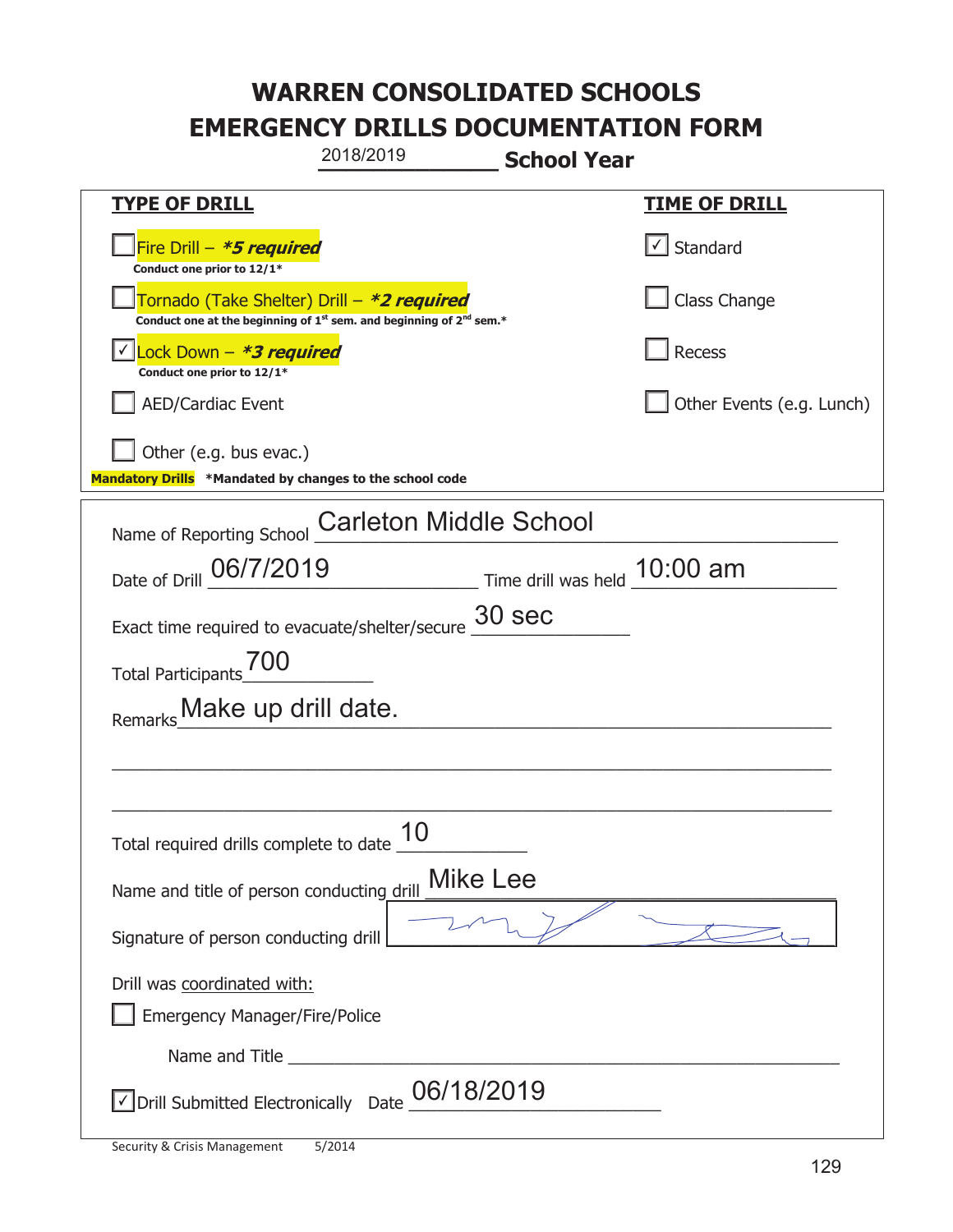|                                                                                    | 2018/2019                                                                                   | <b>School Year</b> |                                   |
|------------------------------------------------------------------------------------|---------------------------------------------------------------------------------------------|--------------------|-----------------------------------|
| <b>TYPE OF DRILL</b>                                                               |                                                                                             |                    | <b>TIME OF DRILL</b>              |
| Fire Drill $-$ <i>*5 required</i><br>Conduct one prior to 12/1*                    |                                                                                             |                    | $\lfloor \angle \rfloor$ Standard |
| Tornado (Take Shelter) Drill – *2 required                                         | Conduct one at the beginning of 1 <sup>st</sup> sem. and beginning of 2 <sup>nd</sup> sem.* |                    | Class Change                      |
| Lock Down - <b>*3 required</b><br>Conduct one prior to 12/1*                       |                                                                                             |                    | Recess                            |
| <b>AED/Cardiac Event</b>                                                           |                                                                                             |                    | Other Events (e.g. Lunch)         |
| Other (e.g. bus evac.)<br>Mandatory Drills *Mandated by changes to the school code |                                                                                             |                    |                                   |
| Name of Reporting School                                                           | <b>Carleton Middle School</b>                                                               |                    |                                   |
| Date of Drill 2/28                                                                 | Time drill was held 9 am                                                                    |                    |                                   |
| Exact time required to evacuate/shelter/secure $\underline{\mathsf{9:01}}$ am      |                                                                                             |                    |                                   |
| <b>Total Participants</b>                                                          |                                                                                             |                    |                                   |
| Remarks                                                                            |                                                                                             |                    |                                   |
|                                                                                    |                                                                                             |                    |                                   |
| Total required drills complete to date $\frac{0}{2}$                               | 6                                                                                           |                    |                                   |
| Name and title of person conducting drill                                          |                                                                                             | Michael Lee-AP     |                                   |
| Signature of person conducting drill                                               |                                                                                             |                    |                                   |
| Drill was coordinated with:<br><b>Emergency Manager/Fire/Police</b>                |                                                                                             |                    |                                   |
|                                                                                    |                                                                                             |                    |                                   |
| √ Drill Submitted Electronically Date                                              | 3/6/2019                                                                                    |                    |                                   |

T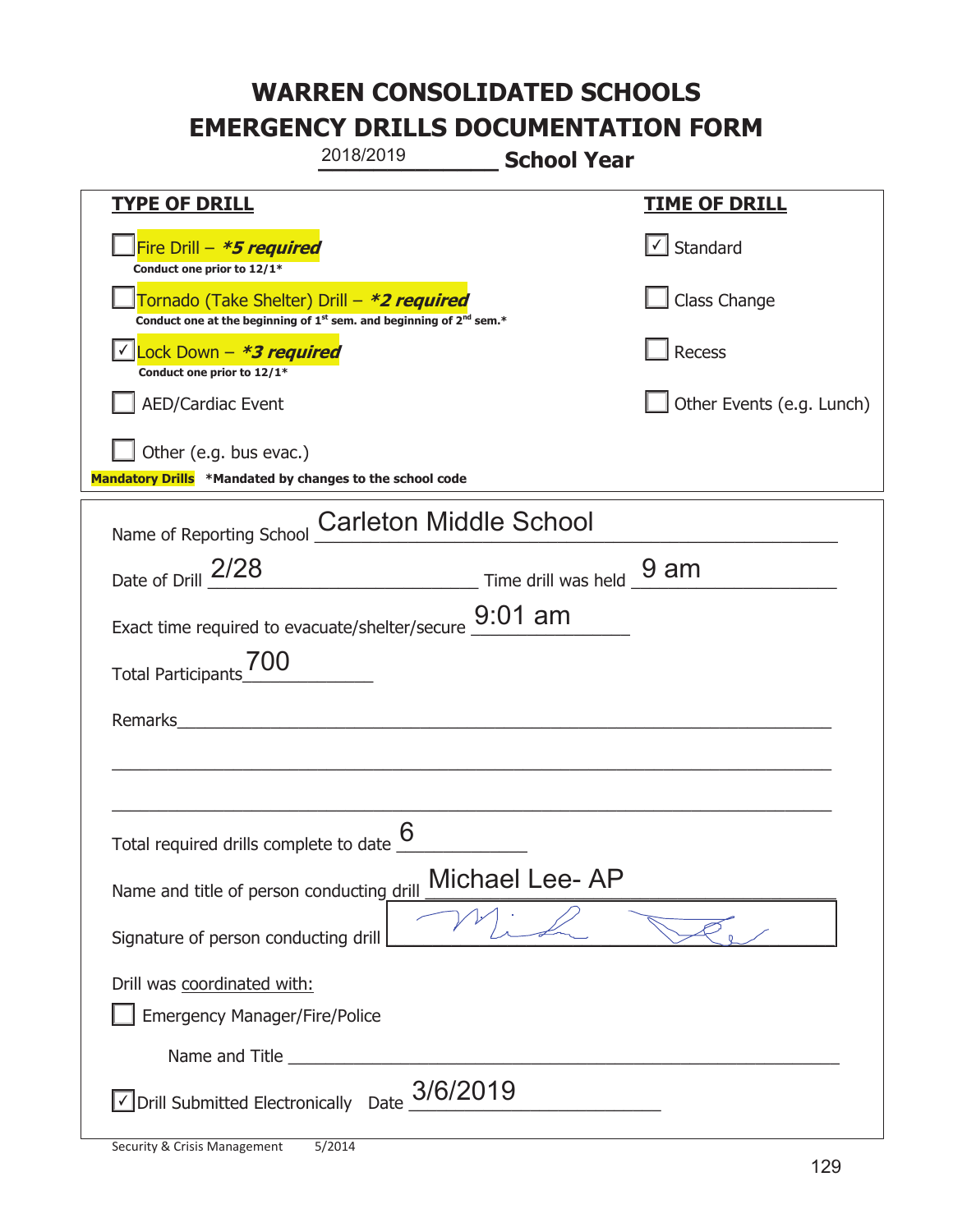**\_\_\_\_\_\_\_\_\_\_\_\_\_ School Year** 

| <u>TYPE OF DRILL</u>                                                                                                                      | <u>TIME OF DRILL</u>      |
|-------------------------------------------------------------------------------------------------------------------------------------------|---------------------------|
| <u>√ Fire Drill – <b>*5 required</b></u><br>Conduct one prior to 12/1*                                                                    | Standard                  |
| Tornado (Take Shelter) Drill – *2 required<br>Conduct one at the beginning of 1 <sup>st</sup> sem. and beginning of 2 <sup>nd</sup> sem.* | Class Change              |
| Lock Down - *3 required<br>Conduct one prior to 12/1*                                                                                     | Recess                    |
| <b>AED/Cardiac Event</b>                                                                                                                  | Other Events (e.g. Lunch) |
| Other (e.g. bus evac.)                                                                                                                    |                           |
| Mandatory Drills *Mandated by changes to the school code                                                                                  |                           |
| <b>Carleton Middle School</b><br>Name of Reporting School                                                                                 |                           |
| Date of Drill 1/8/2019<br>Time drill was held 9:30 am                                                                                     |                           |
|                                                                                                                                           |                           |
| Exact time required to evacuate/shelter/secure $\underline{\hspace{0.3cm}9:}31$                                                           |                           |
| 670<br><b>Total Participants</b>                                                                                                          |                           |
| This was a drill set up by the Sterling Heights fire marshall to test out the newly installed equipment.<br>Remarks                       |                           |
|                                                                                                                                           |                           |
|                                                                                                                                           |                           |
| 4 fire<br>Total required drills complete to date                                                                                          |                           |
| <b>Mike Lee- Asst Principal</b><br>Name and title of person conducting drill                                                              |                           |
| Signature of person conducting drill                                                                                                      |                           |
| Drill was coordinated with:                                                                                                               |                           |
| <b>Emergency Manager/Fire/Police</b>                                                                                                      |                           |
| Name and Title Fire Marshall - Sterling Heights FD                                                                                        |                           |
|                                                                                                                                           |                           |

t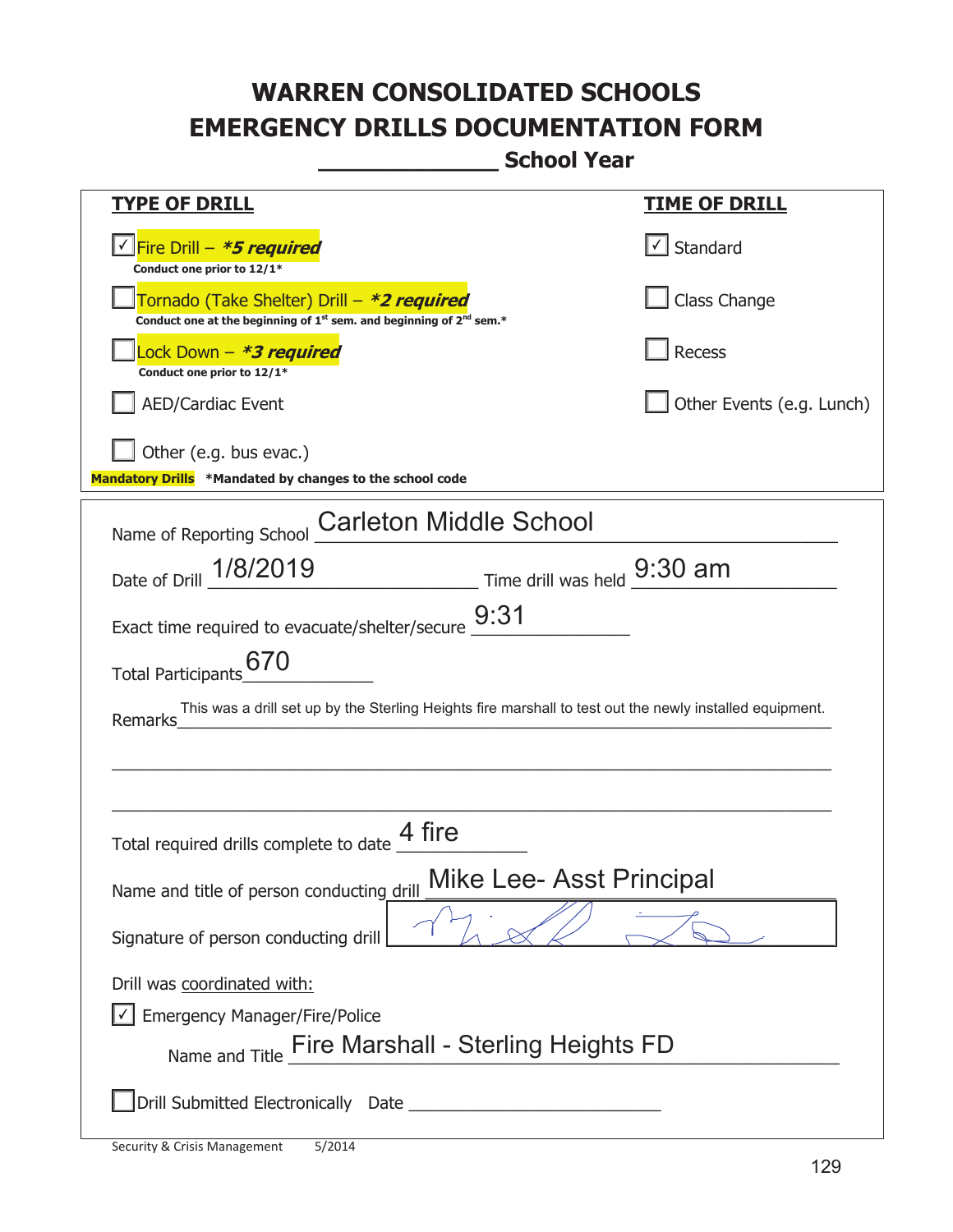|                                                                                    | 2018/2019                                                                                   | <b>School Year</b>                 |                                         |
|------------------------------------------------------------------------------------|---------------------------------------------------------------------------------------------|------------------------------------|-----------------------------------------|
| <b>TYPE OF DRILL</b>                                                               |                                                                                             |                                    | <u>TIME OF DRILL</u>                    |
| Fire Drill - *5 required<br>Conduct one prior to 12/1*                             |                                                                                             |                                    | √ Standard                              |
| Tornado (Take Shelter) Drill – *2 required                                         | Conduct one at the beginning of 1 <sup>st</sup> sem. and beginning of 2 <sup>nd</sup> sem.* |                                    | Class Change                            |
| Lock Down - *3 required<br>Conduct one prior to 12/1*                              |                                                                                             |                                    | Recess                                  |
| <b>AED/Cardiac Event</b>                                                           |                                                                                             |                                    | Other Events (e.g. Lunch)               |
| Other (e.g. bus evac.)<br>Mandatory Drills *Mandated by changes to the school code |                                                                                             |                                    |                                         |
| Name of Reporting School                                                           | <b>Carleton Middle School</b>                                                               |                                    |                                         |
| Date of Drill 12/11/2018                                                           |                                                                                             | $\_$ Time drill was held $\_$ 1:50 |                                         |
| Exact time required to evacuate/shelter/secure $\underline{1:}52$                  |                                                                                             |                                    |                                         |
| 680<br><b>Total Participants</b>                                                   |                                                                                             |                                    |                                         |
| Remarks external threat                                                            |                                                                                             |                                    |                                         |
|                                                                                    |                                                                                             |                                    |                                         |
| Total required drills complete to date $\frac{4}{1}$                               |                                                                                             |                                    |                                         |
| Name and title of person conducting drill                                          |                                                                                             |                                    | <b>Michael Lee/ Assistant Principal</b> |
| Signature of person conducting drill                                               |                                                                                             |                                    |                                         |
| Drill was coordinated with:<br><b>Emergency Manager/Fire/Police</b>                |                                                                                             |                                    |                                         |
|                                                                                    |                                                                                             |                                    |                                         |
| √ Drill Submitted Electronically Date                                              | 12/11/2018                                                                                  |                                    |                                         |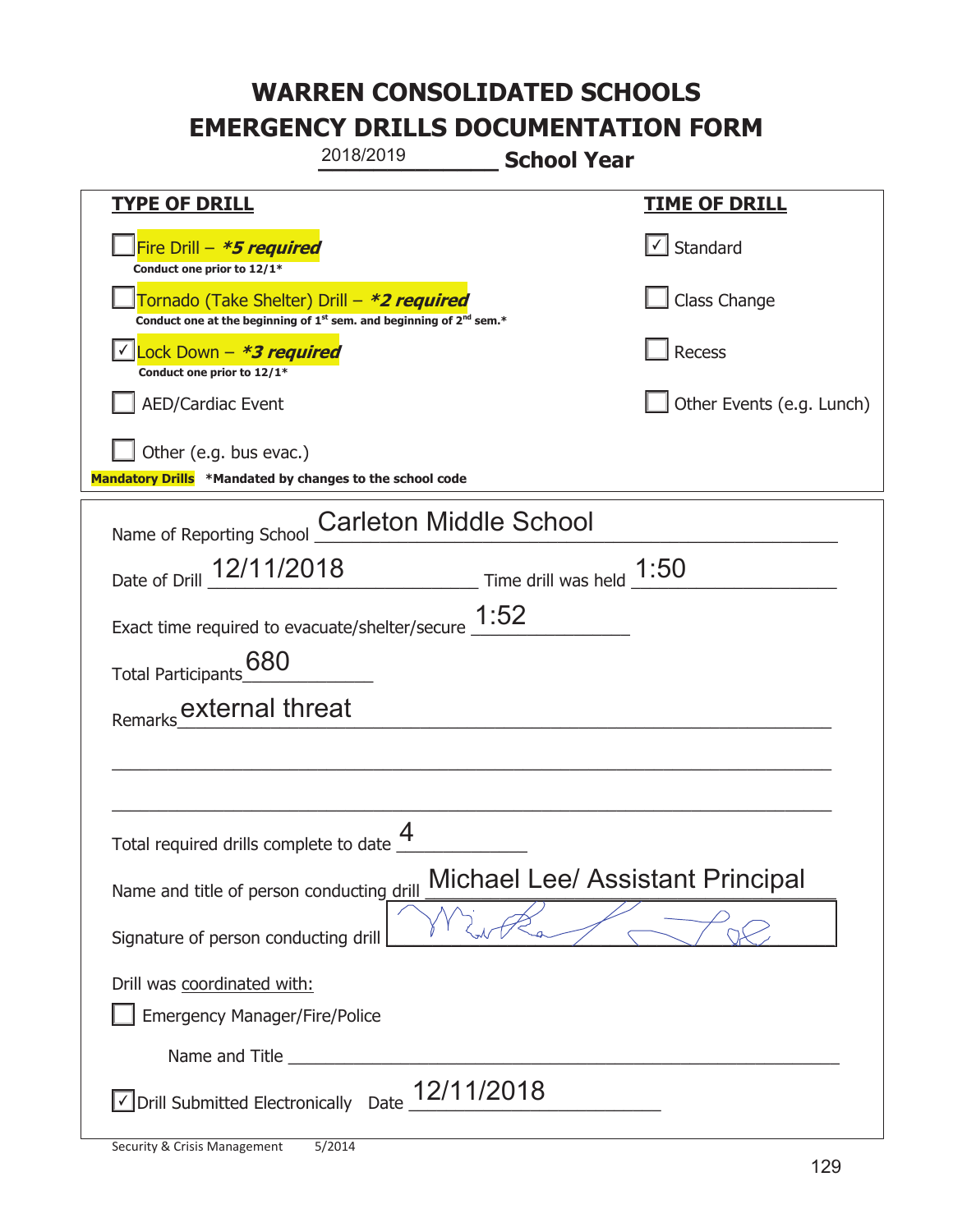|                                                                                    | 2018/2019                                                                                   | <b>School Year</b> |                           |
|------------------------------------------------------------------------------------|---------------------------------------------------------------------------------------------|--------------------|---------------------------|
| <u>TYPE OF DRILL</u>                                                               |                                                                                             |                    | <b>TIME OF DRILL</b>      |
| <u>√ Fire Drill – <i>*5 required</i></u><br>Conduct one prior to 12/1*             |                                                                                             |                    | $\cup$ Standard           |
| Tornado (Take Shelter) Drill – *2 required                                         | Conduct one at the beginning of 1 <sup>st</sup> sem. and beginning of 2 <sup>nd</sup> sem.* |                    | Class Change              |
| Lock Down - *3 required<br>Conduct one prior to 12/1*                              |                                                                                             |                    | Recess                    |
| <b>AED/Cardiac Event</b>                                                           |                                                                                             |                    | Other Events (e.g. Lunch) |
| Other (e.g. bus evac.)<br>Mandatory Drills *Mandated by changes to the school code |                                                                                             |                    |                           |
| Name of Reporting School                                                           | <b>Carleton Middle School</b>                                                               |                    |                           |
| Date of Drill 10/10/2018 Time drill was held 7:56                                  |                                                                                             |                    |                           |
| Exact time required to evacuate/shelter/secure 2 min 14 seconds                    |                                                                                             |                    |                           |
| <b>Total Participants</b>                                                          |                                                                                             |                    |                           |
| Remarks                                                                            |                                                                                             |                    |                           |
|                                                                                    |                                                                                             |                    |                           |
|                                                                                    | 2                                                                                           |                    |                           |
| Total required drills complete to date $\leq$                                      | <b>Michael Lee</b>                                                                          |                    |                           |
| Name and title of person conducting drill                                          |                                                                                             |                    |                           |
| Signature of person conducting drill                                               |                                                                                             |                    |                           |
| Drill was coordinated with:<br><b>Emergency Manager/Fire/Police</b>                |                                                                                             |                    |                           |
|                                                                                    |                                                                                             |                    |                           |
| √ Drill Submitted Electronically Date                                              | 10/10/2018                                                                                  |                    |                           |